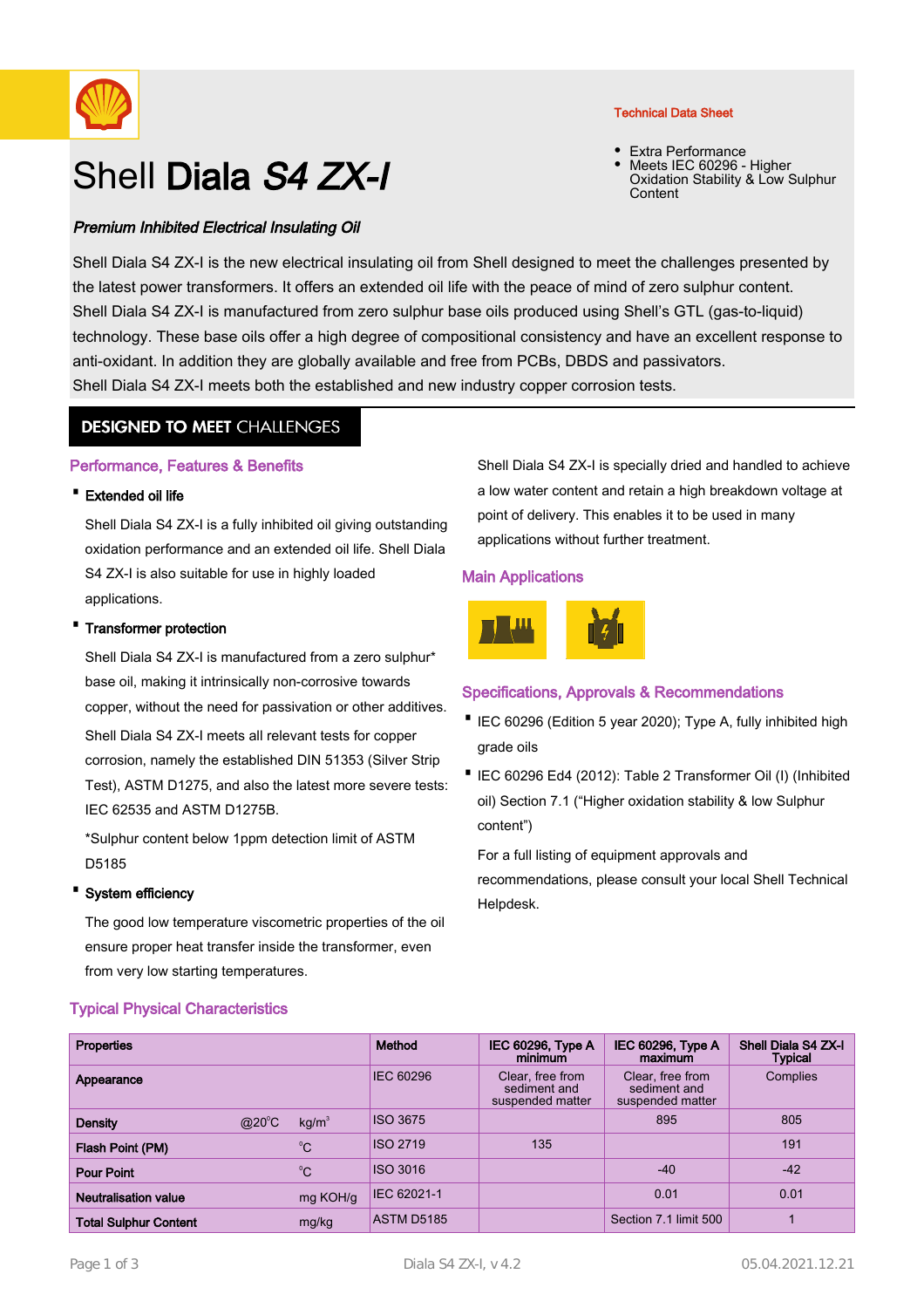| <b>Properties</b>                                  |                                   |                  | Method           | IEC 60296, Type A<br>minimum | IEC 60296, Type A<br>maximum     | Shell Diala S4 ZX-I<br><b>Typical</b> |
|----------------------------------------------------|-----------------------------------|------------------|------------------|------------------------------|----------------------------------|---------------------------------------|
| <b>Corrosive Sulphur</b>                           |                                   |                  | <b>DIN 51353</b> |                              | Not corrosive                    | Not corrosive                         |
| <b>Potentially Corrosive</b><br>Sulphur            |                                   |                  | <b>IEC 62535</b> |                              | Not corrosive                    | Not corrosive                         |
| <b>Corrosive Sulphur</b>                           |                                   |                  | ASTM D1275B      |                              | $\star$                          | Not corrosive                         |
| <b>Breakdown Voltage</b><br><b>Untreated</b>       |                                   | kV               | <b>IEC 60156</b> | 30                           |                                  | 70                                    |
| <b>Breakdown Voltage After</b><br><b>Treatment</b> |                                   | kV               | <b>IEC 60156</b> | 70                           |                                  | 78                                    |
| <b>Dielectric Dissipation Factor</b>               | $@90^{\circ}C$                    | <b>DDF</b>       | <b>IEC 60247</b> |                              | 0.005                            | 0.001                                 |
| <b>Oxidation Stability</b>                         | 500<br>hours @<br>$120^{\circ}$ C |                  | IEC 61125 C      | High grade oil Type<br>A     | High grade oil Type<br>А         |                                       |
| Colour (ASTM)                                      |                                   |                  | <b>ISO 2049</b>  |                              | L <sub>0.5</sub>                 | L <sub>0.5</sub>                      |
| Sludge                                             |                                   | %m               | IEC 61125 C      |                              | 0.05                             | 0.01                                  |
| <b>Dielectric Dissipation Factor</b>               | <b>DDF</b><br>$@90^{\circ}C$      |                  | IEC 61125 C      |                              | 0.05                             | 0.001                                 |
| Water content (Drums/IBC)                          |                                   | mg/kg<br>maximum | <b>IEC 60296</b> |                              | 40                               | 14                                    |
| <b>Water content (Bulk)</b>                        |                                   | mg/kg<br>maximum | <b>IEC 60296</b> |                              | 30                               | 14                                    |
| 2-Furfural and related<br>compounds content        |                                   | mg/kg            | <b>IEC 61198</b> |                              | Not detectable                   | Complies                              |
| Metal passivator additives                         |                                   | mg/kg            | <b>IEC 60666</b> |                              | Not detectable                   | Complies                              |
| <b>Oxidation inhibitor content</b><br>(DBPC)       |                                   | %m               | <b>IEC 60666</b> |                              |                                  | 0.2                                   |
| <b>PCA Content</b>                                 |                                   | %m               | <b>IP346</b>     |                              | 3                                | Complies                              |
| <b>PCB content</b>                                 |                                   | mg/kg            | <b>IEC 61619</b> |                              | Not detectable (< 2<br>$mg/kg$ ) | Complies                              |

These characteristics are typical of current production. Whilst future production will conform to Shell's specification, variations in these characteristics may occur.

\*Sulphur content below 1ppm detection limit of ASTM D5185.

## Health, Safety & Environment

## · Health and Safety

Shell Diala S4 ZX-I is unlikely to present any significant health or safety hazard when properly used in the recommended application and good standards of personal hygiene are maintained.

Shell Diala S4 ZX-I is free from polychlorinated biphenyls (PCB). Avoid contact with skin. Use impervious gloves with used oil. After skin contact, wash immediately with soap and water.

Guidance on Health and Safety is available on the appropriate Safety Data Sheet, which can be obtained from https://www.epc.shell.com

#### · Protect the Environment

Take used oil to an authorised collection point. Do not discharge into drains, soil or water.